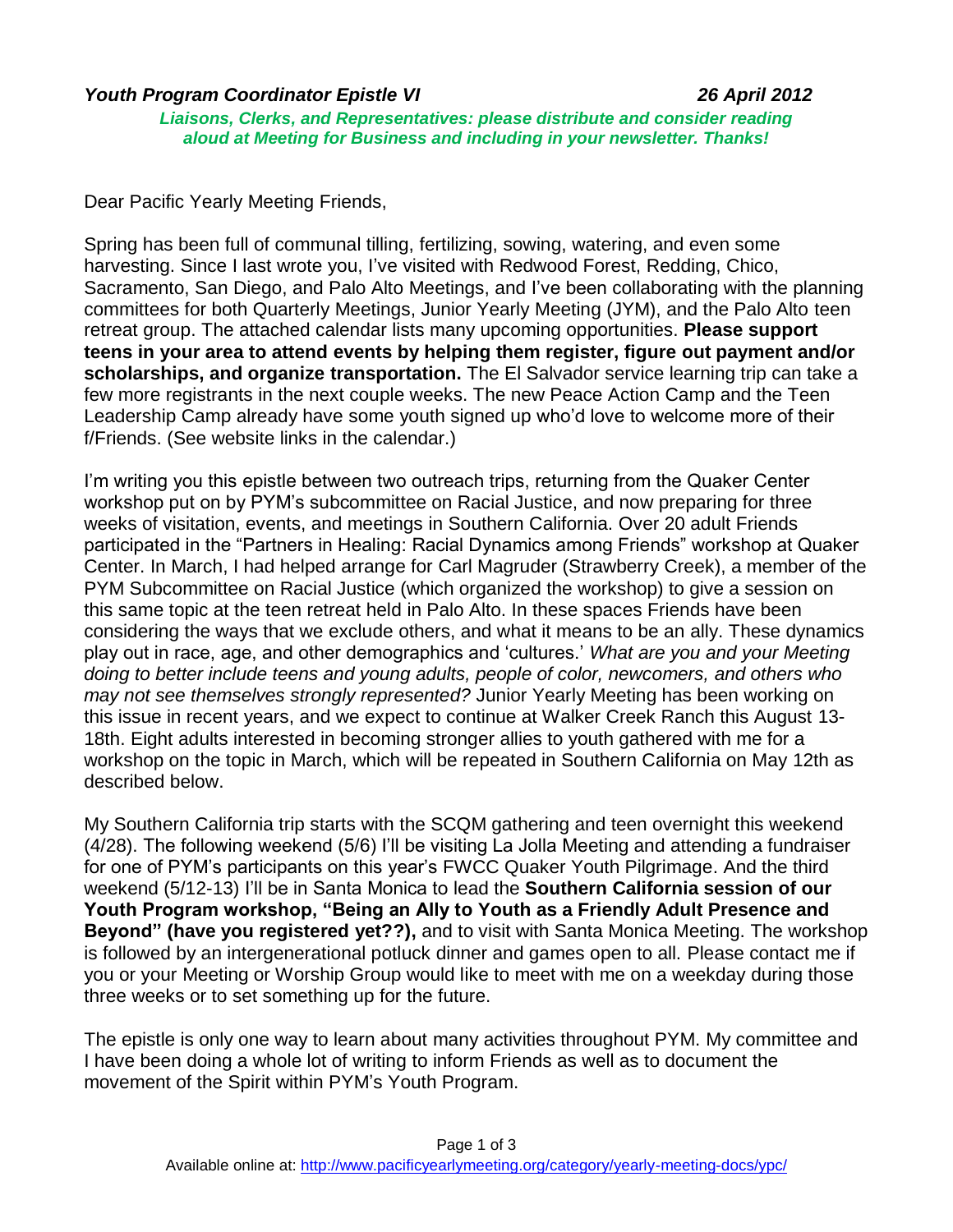- Did you see our article in *Friends Journal*'s theme issue on "Membership and the Generation Gap"? (It's called **"Crossing the Monkey Bridge Together," April 2012, pp. 17-19, by Mary Klein** with the Youth Program Coordinator & Committee and nine other PYM teens and adults).
- We publish regularly in *[Western Friend](http://westernfriend.org/)***:** March's article was about being an ally to youth and planning effective intergenerational events; the upcoming April/May article focuses on sexuality education within faith community and intended improvements to the "Respectful Relationships" module at Junior Yearly Meeting.
- Our **report to Representative Committee** in March summarized our recent work and included a proposal about the timeline of the YPC Pilot Period. RepCom recommended the proposal and referred it to be considered at the Annual Session. [http://www.pacificyearlymeeting.org/2012/uncategorized/ypc-report-to-representative](http://www.pacificyearlymeeting.org/2012/uncategorized/ypc-report-to-representative-committee-march-2012-2/)[committee-march-2012-2/](http://www.pacificyearlymeeting.org/2012/uncategorized/ypc-report-to-representative-committee-march-2012-2/)

**The Supervisory Committee is conducting a program evaluation via interviews as well as queries sent to each Meeting and Worship Group in CA and NV. Please make sure your Meeting replies by May 16th so that it can be included in our report to PYM. Contact Mary Klein (Palo Alto), marycklein [at] yahoo [dot] com, if you have any questions.** <http://www.pacificyearlymeeting.org/2012/pym-docs/ypc/ypc-program-eval-2012/>

Speaking of the Supervisory Committee, we're glad to welcome two new members, Clare Griese (La Jolla) and Marie Vastola (Monterey Peninsula). Both of these Friends have been active in Quarterly and Yearly Meeting for many years. Marie is a high school senior preparing to head to college; she attended the [Woolman Semester](http://semester.woolman.org/) during her junior year. Clare is a high school sophomore and one of two PYM teens chosen to attend this summer's FWCC [Quaker](http://www.fwccamericas.org/about_us/programs/youth.shtml)  [Youth Pilgrimage](http://www.fwccamericas.org/about_us/programs/youth.shtml) in the Netherlands, Belgium, and the UK. Please join us in thanking Marie and Clare for their service!

## **Friends able to give financial support to PYM's two FWCC Youth Pilgrims 2012, Jayden Navarro (Santa Cruz) and Clare Griese (La Jolla), please contact me so I can refer you to them. They each need to raise \$3,500 plus airfare and incidentals.**

There's a lot going on, yet Friends long for more. More events. More access. More participants. More communication. As one step, my Supervisory Committee and I are envisioning hosting a consortium in the late summer to bring together teens and adults from all the various teen programs (committees, centers, etc.) to coordinate the offerings for upcoming seasons and see where we have room to grow. If this speaks to you, please let me know. A calendar of events is included on the next page.

Light and sunshine,

*~ Alyssa*

Alyssa Nelson, Youth Program Coordinator Pacific Yearly Meeting (530) 563-6369 (cell) pym.youthcoordinator@gmail.com Join our [Facebook Page: "Pacific Yearly Meeting Youth Programs"](https://www.facebook.com/pages/Pacific-Yearly-Meeting-Youth-Programs/114350215310651)